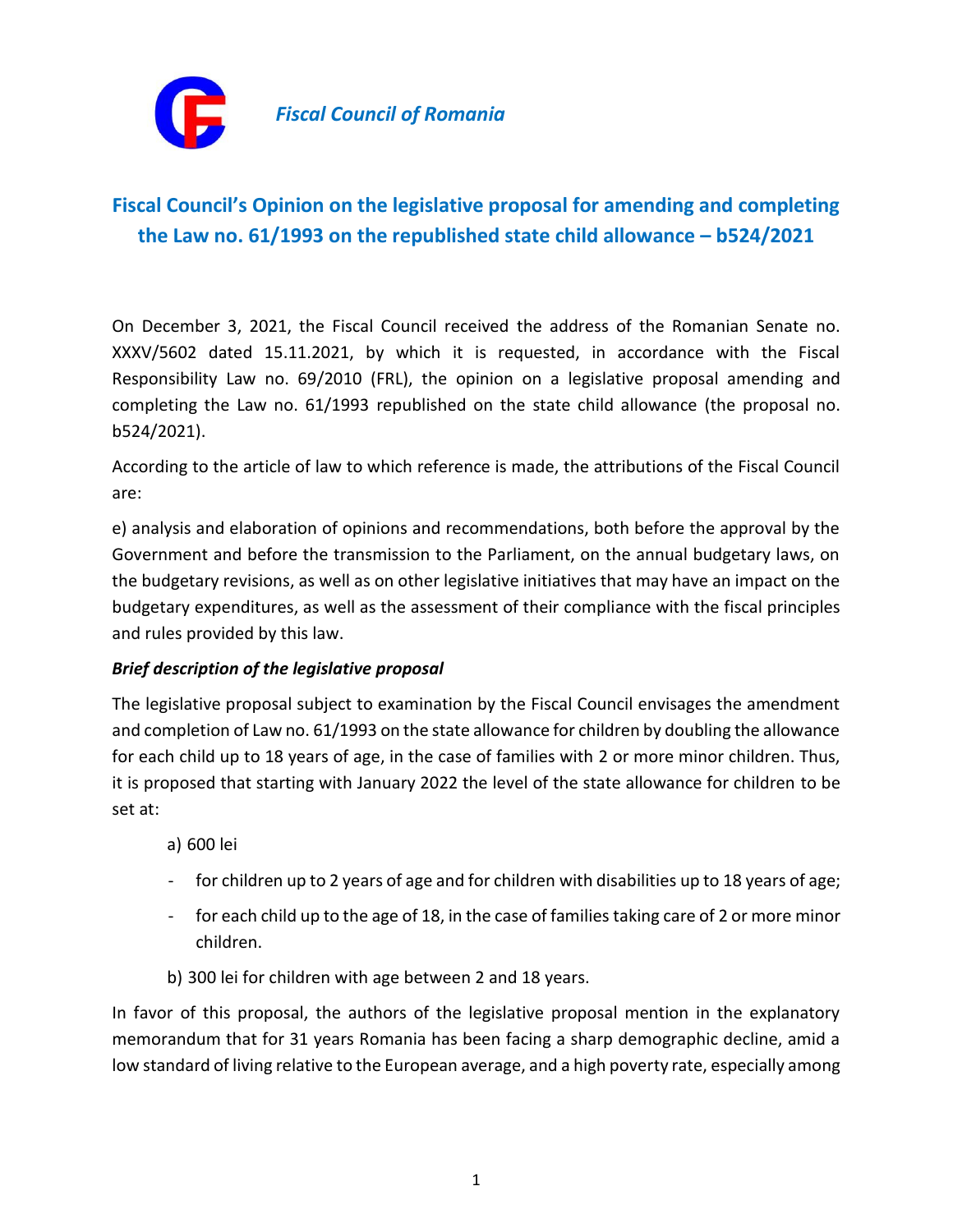children, and an increase in their allowance is likely to increase the birth rate and reduce the risk of child poverty.

## *Budgetary impact of the proposal*

Although the legislative proposal is not accompanied by the financial statement showing its impact on the general consolidated budget, the attached explanatory memorandum states that it would be 375,000 thousand lei/month<sup>1</sup> to increase the allowance from 300 to 600 lei for children from families with 2 or more children.

Currently, according to Law no. 61/1993 amended by GEO no. 126/15 December 2021, from 1 January 2022, the state child allowance is set at:

a) 600 lei for children up to 2 years of age and for children with disabilities aged between 2 and 18 years;

b) 243 lei for children with age between 2 and 18 years.

Starting from the level of allowances established from January 1, 2022 according to the law in force, statistical data on persons with disabilities<sup>2</sup> published by the National Authority for the Rights of Persons with Disabilities, Children and Adoptions, NIS data on demographic structure on July 1, 2021, FC estimates a budgetary impact generated by the legislative proposal of 575,000 thousand lei / month, respectively of about 6.9 billion lei / year. Most of the budgetary impact is due to the proposed substantial increase in allowances for families taking care of 2 or more minor children (proposed increase of about 147%).

## *Assessment of the Fiscal Council regarding the legislative proposal*

- Regarding the opportunity of the legislative proposal, the Fiscal Council has no attributions in deciding, because the establishment of child allowances is the prerogative of the Parliament, the Government or other institutions.
- The legislative proposal is not accompanied by the financial statement in which its impact on the general consolidated budget is presented. The additional budgetary effort related to the legislative amendment is significant (6.9 billion lei for 2022) and, in the opinion of the FC, significantly affects the budgetary targets for the current year and in the medium term.

Given that the financial impact on the overall consolidated budget of the measure is significant, and in the absence of a financial statement or a full budget projection showing that the proposal does not affect the medium-term budgetary targets, the FC considers that this legislative proposal will adversely affect the general budget consolidated by about 6.9 billion lei considering

<sup>&</sup>lt;sup>1</sup> Evaluated by the authors of the legislative proposal starting from the premise that from January 1,

<sup>2022,</sup> the level of the state allowance is 300 lei for children aged between 2 and 18 years.

<sup>2</sup> http://andpdca.gov.ro/w/date-statistice-persoane-cu-dizabilitati/